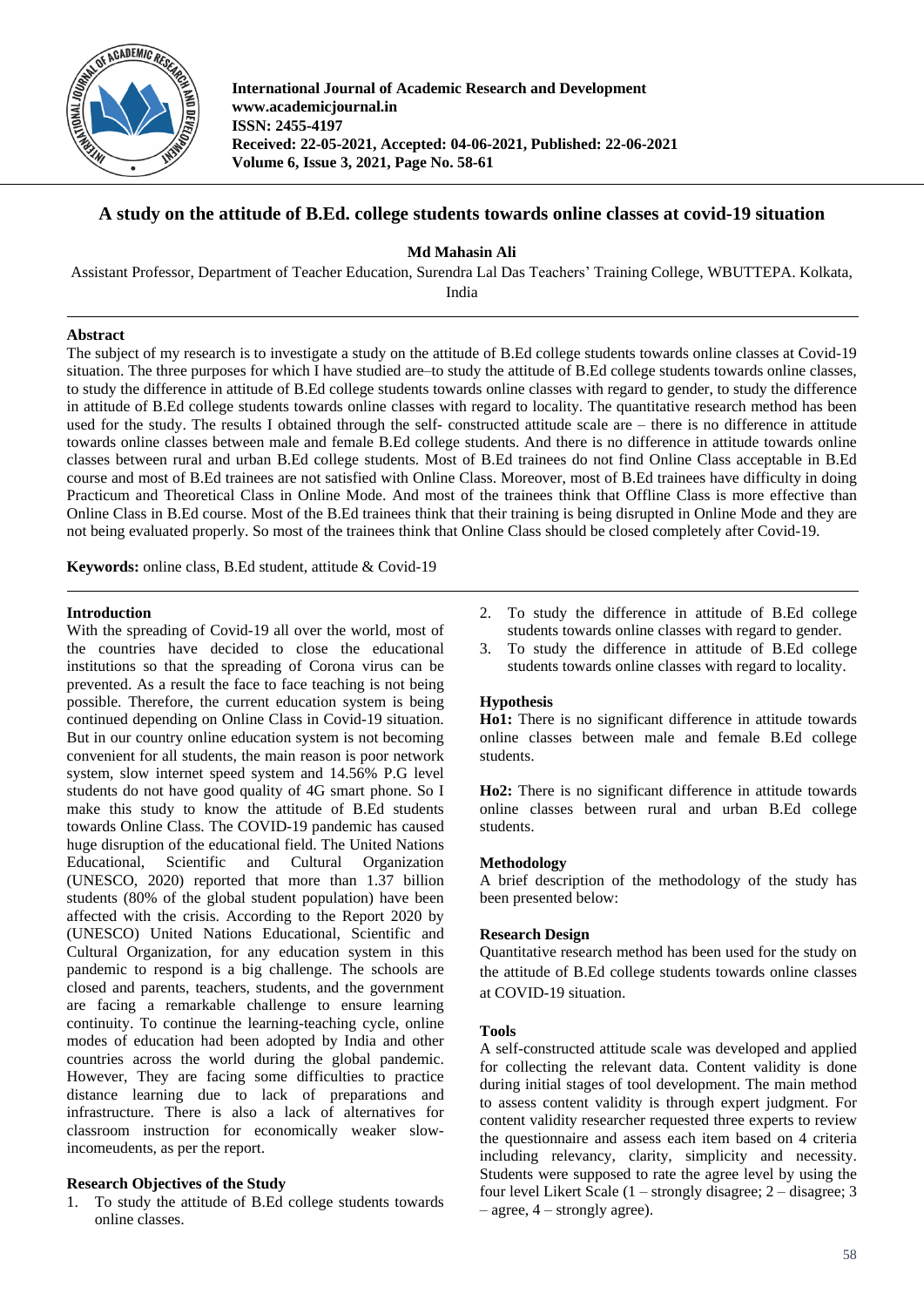#### **Population**

The population of the study is all B.Ed college students in State of West Bengal.

### **Sample**

The total number of sample is 77 B.Ed college students.

## **Sampling Techniques**

The study can be followed by Probability sampling – Simple Random Sampling Technique.

## **Variables**

- **Independent Variable:** Selection of sample on the basis of Gender & Locality.
- **Dependent Variable:** Attitude of B.Ed college students regarding online classes at COVID- 19 situation.
- **Categorical Variable:** Gender: Male & Female, Locality : Rural & Urban.

#### **Delimitation of the Study**

The major limitations of the study are:

- 1. This research will be conducted with 77 numbers of B.Ed college students.
- 2. This research is delimited with in the area in the State of West Bengal.
- 3. This research will be conducted with these variables Attitude, Gender and Area.

## **Significance of the Study**

- 1. This research can be applied to know the attitude of B.Ed college students regarding online classes at COVID-19 Situation.
- 2. This study can be applied to know the attitude of rural B.Ed college students regarding online classes at COVID-19 Situation.
- 3. This study can be applied to know the attitude of urban B.Ed college students regarding online classes at COVID-19 Situation.
- 4. This study can be applied to know the attitude of male B.Ed college students regarding online classes at COVID-19 Situation.
- 5. This study can be applied to know the attitude of female B.Ed college students regarding online classes at COVID-19 Situation.

#### **Data Analysis**



**Fig 1:** Distribution of samples: Geographical area basis



**Fig 2:** Distribution of samples: Gender basis

**Table 1:** Data analysis for Ho1

|                                 |  | Strongly Agree Disagree Strongly<br>Agree Disagree Disagree |
|---------------------------------|--|-------------------------------------------------------------|
| For Positive direction question |  |                                                             |
| For Negative direction question |  |                                                             |
| Scoring Procedure               |  |                                                             |

coring Procedur

| <b>Table 2:</b> Descriptive statistics of score obtained from Male and |  |  |
|------------------------------------------------------------------------|--|--|
| Female students                                                        |  |  |

| <b>Male</b>                   | <b>Female</b>                 |
|-------------------------------|-------------------------------|
| Mean $=$ 40.67                | Mean = $38.96$                |
| Standard Error $= 1.29627672$ | Standard Error $= 1.02543089$ |
| Median $= 40.32$              | Median $=$ 38.55              |
| Mode = $39.62$                | Mode = $37.72$                |
| Standard Deviation $= 7.10$   | Standard Deviation $= 7.03$   |
| Kurtosis = $0.21297242$       | Kurtosis = $0.29498746$       |
| Skewness = $0.14788732$       | Skewness = $0.17496443$       |
| $Range = 30$                  | $Range = 27$                  |
| $Minimum = 29$                | $Minimum = 27$                |
| $Maximum = 59$                | $Maximum = 54$                |
| $Sum = 1220$                  | $Sum = 1831$                  |
| Count = $30$                  | Count = $47$                  |

**Table 3:** Analysis of the result by using t-test in MS Excel

| t-Test : Two – Sample Assuming Equal Variances |       |               |  |
|------------------------------------------------|-------|---------------|--|
|                                                | MALE  | <b>FEMALE</b> |  |
| Mean                                           | 40.67 | 38.96         |  |
| N                                              | 30    |               |  |
| S.D                                            | 7.10  | 7.03          |  |
| t- Stat 1.03                                   |       |               |  |
| d.f 75                                         |       |               |  |
| 0.05 Critical Value (Two - tail) 2.00          |       |               |  |
| 0.01 Critical Value (Two - tail) 2.65          |       |               |  |

Ho1: Result – Null Hypothesis is Accepted at the 5% and 1% levels.

The 't' value is 1.03. The table value should be  $t0.05 = 2.00$ and t0.01 = 2.65 with df = 75 as per table 1.2. Whereas, the present t-value is 1.03, which does not exceed the table value of 't' at both levels of the significance. The hypothesis " Ho1: There is no significant difference in attitude towards online classes between male and female B.Ed college students." Is accepted.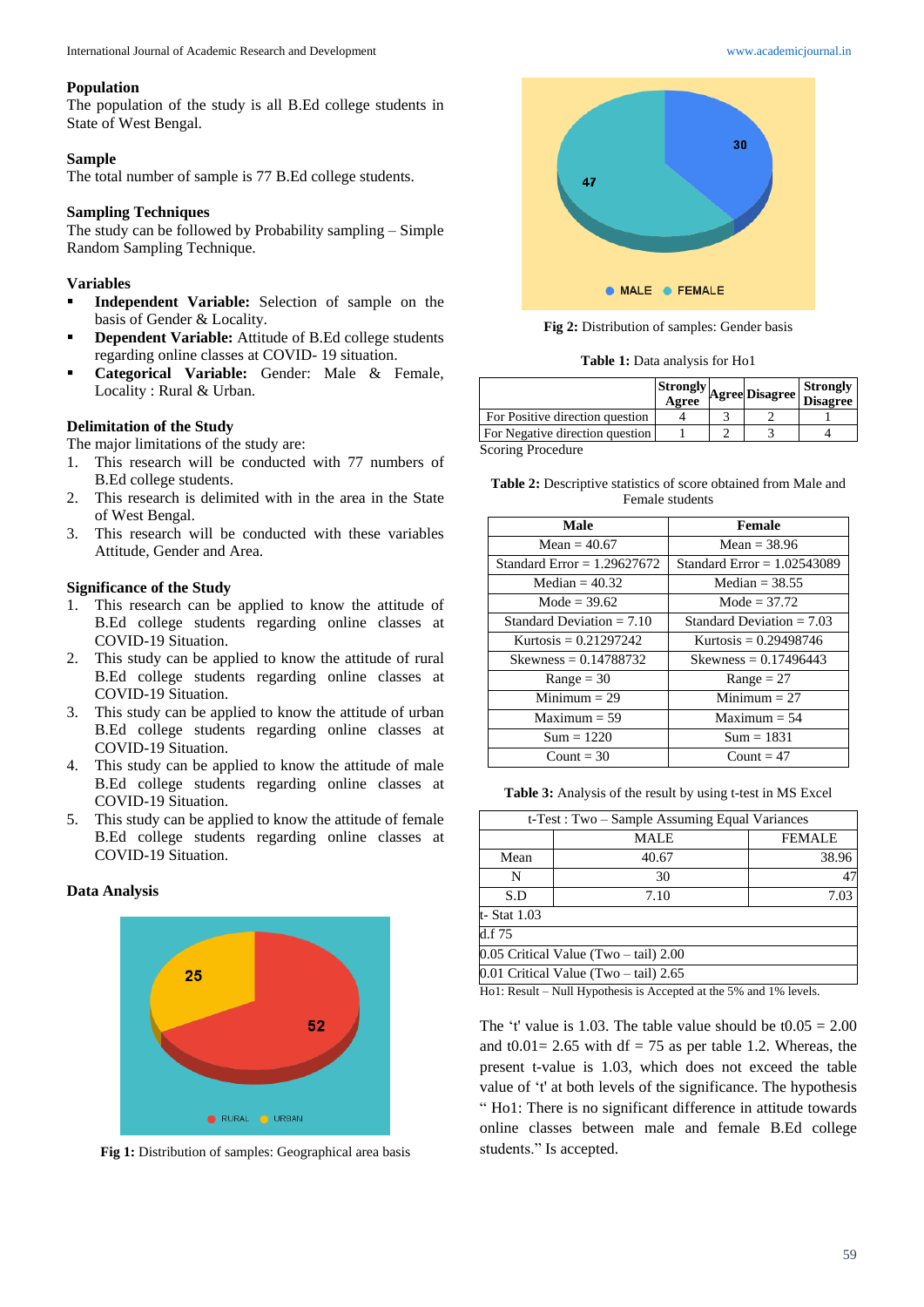## **Table-2. Data analysis for Ho2 Scoring procedure was same as done in table-1.**

**Table 4:** Descriptive statistics of score obtained from Rural and Urban students

| <b>Rural</b>                  | Urban                       |
|-------------------------------|-----------------------------|
| Mean = $39.37$                | Mean = $40.16$              |
| Standard Error = $0.94437708$ | Standard Error $= 1.384$    |
| Median $=$ 38.5               | Median $=$ 38.86            |
| Mode = $36.76$                | Mode = $36.25$              |
| Standard Deviation $= 6.81$   | Standard Deviation $= 6.92$ |
| Kurtosis = $0.29570990$       | Kurtosis = $0.23227586$     |
| Skewness = $0.38325991$       | Skewness = $0.56358381$     |
| $Range = 27$                  | $Range = 30$                |
| Minimum $= 27$                | $Minimum = 29$              |
| $Maximum = 54$                | $Maximum = 59$              |
| $Sum = 2047$                  | $Sum = 1004$                |
| Count = $52$                  | Count = $25$                |

| Table 5: Analysis of the result by using t-test in MS Excel |  |  |
|-------------------------------------------------------------|--|--|
|-------------------------------------------------------------|--|--|

| t-Test : Two- Sample Assuming Equal Variances |       |       |  |
|-----------------------------------------------|-------|-------|--|
|                                               | Rural | Urban |  |
| Mean                                          | 39.37 | 40.16 |  |
| N                                             | 52    | 25    |  |
| S.D                                           | 6.81  | 6.92  |  |
| t- Stat 0.47                                  |       |       |  |
| $df$ 75                                       |       |       |  |
| $0.05$ Critical Value (Two – tail) 2.00       |       |       |  |
| $0.01$ Critical Value (Two – tail) 2.65       |       |       |  |

**Ho2:** Result – Null Hypothesis is Accepted at the 5% and 1% levels.

The 't' value is 0.47. The table values should be  $t0.05 = 2.00$ and t0.01 = 2.65 with df = 75 as per table 2.2. Whereas, the present t-value is 0.47, which does not exceed the table value of 't' at both levels of the significance. The hypothesis " Ho2: There is no significant difference in attitude towards online classes between rural and urban B.Ed college students." Is accepted.



**Fig 3:** Graphical representation of mean score of Male & Female and Rural & Urban students.

### **Interpretation and Discussion**

- 1. 5.5% of students are Strongly Agree, 39.7% of students are Agree, 35.6% of students are Disagree and 19.2% of students are Strongly Disagree with the thought that the Online Class can be acceptable for the trainees of B.Ed Course.
- 2. 6.8% of students are Strongly Agree, 67.1% of students are Agree, 20.5% of students are Disagree and 5.5% of

students are Strongly Disagree with the thought that the trainees are able to make an interaction with the professors in Online Class.

- 3. 11% of students are Strongly Agree, 54.8% of students are Agree, 28.8% of students are Disagree and 5.5% of students are Strongly Disagree with the thought that the trainees are to face with difficulty to make interaction with the professors.
- 4. 2.8% of students are Strongly Agree, 34.2% of students are Agree, 42.5% of students are Disagree and 20.5% of students are Strongly Disagree with the thought that the trainees of B.Ed Course are satisfied with Online Class.
- 5. 15.1% of students are Strongly Agree, 58.9% of students are Agree, 20.5% of students are Disagree and 5.5% of students are Strongly Disagree with the thought that the attention of the trainees are disrupted in Online Class.
- 6. 31.5% of students are Strongly Agree, 38.4% of students are Agree, 23.3% of students are Disagree and 6.8% of students are Strongly Disagree with the thought that there is a problem to attend Practicum Class through Online Mode.
- 7. 5.5% of students are Strongly Agree, 50.7% of students are Agree, 38.4% of students are Disagree and 5.5% of students are Strongly Disagree with the thought that there is a problem of attending Theoretical Class through Online Mode.
- 8. 21.9% of students are Strongly Agree, 50.7% of students are Agree, 20.5% of students are Disagree and 6.8% of students are Strongly Disagree with the thought that the progress of their education is being decreased due to the Online Class.
- 9. 5.5% of students are Strongly Agree, 72.6% of students are Agree, 19.2% of students are Disagree and 2.7% of students are Strongly Disagree with the thought that the trainees are being able to understand the subjects of B.Ed Course through Online Class.
- 10. 58.9% of students are Strongly Agree, 32.9% of students are Agree, 5.4% of students are Disagree and 2.8% of students are Strongly Disagree with the thought that the Offline Class is more effective than Online Class in B.Ed Course.
- 11. 5.5% of students are Strongly Agree, 12.3% of students are Agree, 37.7% of students are Disagree and 42.5% of students are Strongly Disagree with the thought that the Online Class is more effective than Offline Class in B.Ed Course.
- 12. 32.9% of students are Strongly Agree, 49.3% of students are Agree, 13.7% of students are Disagree and 4.1% of students are Strongly Disagree with the thought that the trainees will have to face with difficulty if the Internship is arranged in Online Mode.
- 13. 35.6% of students are Strongly Agree, 46.6% of students are Agree, 13.7% of students are Disagree and 4.1% of students are Strongly Disagree with the thought that the main purpose of the Internship in Online Mode is not being fulfilled.
- 14. 30.1% of students are Strongly Agree, 46.6% of students are Agree, 20.5% of students are Disagree and 2.8% of students are Strongly Disagree with the thought that there is no opportunity of discussion with the classmates in Online Class.
- 15. 27.4% of students are Strongly Agree, 58.9% of students are Agree, 9.6% of students are Disagree and